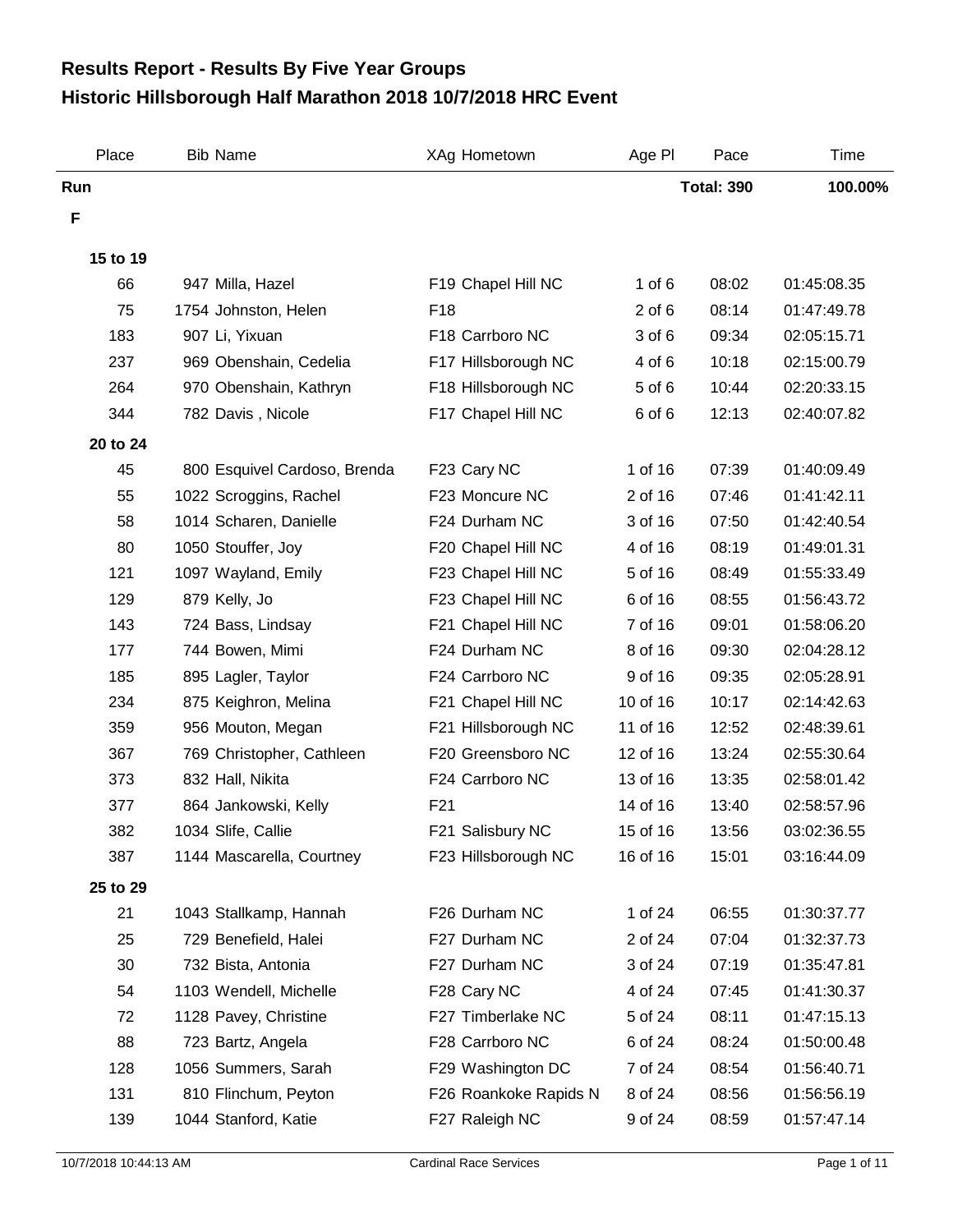| Place    | <b>Bib Name</b>                | XAg Hometown         | Age PI   | Pace  | Time        |
|----------|--------------------------------|----------------------|----------|-------|-------------|
| 151      | 1083 Verastegui, Jessica       | F27 Yadkinville NC   | 10 of 24 | 09:09 | 01:59:52.25 |
| 156      | 949 Minor, Katherine           | F27 Hurdle Mills NC  | 11 of 24 | 09:15 | 02:01:04.78 |
| 174      | 1102 Welsh-Loveman, Kristine   | F27 DURHAM NC        | 12 of 24 | 09:27 | 02:03:51.15 |
| 181      | 1051 Straub, Magdalena         | F28 Durham NC        | 13 of 24 | 09:32 | 02:04:58.01 |
| 194      | 921 Martin, Shannon            | F28 Hillsborough NC  | 14 of 24 | 09:44 | 02:07:23.93 |
| 212      | 894 Kulkarni Jaiprakash, Beena | F29 Durham NC        | 15 of 24 | 09:58 | 02:10:35.68 |
| 217      | 935 McIntyre, Rachel           | F26 GRAHAM NC        | 16 of 24 | 10:02 | 02:11:24.11 |
| 227      | 1035 Smith, Amelia             | F26 Durham NC        | 17 of 24 | 10:12 | 02:13:31.15 |
| 254      | 1106 WHALEN, krista            | F28 DURHAM NC        | 18 of 24 | 10:37 | 02:19:07.39 |
| 291      | 716 Ball, Trish                | F27 Pittsboro NC     | 19 of 24 | 11:01 | 02:24:25.00 |
| 302      | 979 Parish, Alice              | F28 Durham NC        | 20 of 24 | 11:11 | 02:26:35.30 |
| 320      | 961 Nair, Soumya               | F29 Mebane NC        | 21 of 24 | 11:30 | 02:30:36.87 |
| 330      | 869 Jolley, Emma               | F26 Elon NC          | 22 of 24 | 11:45 | 02:33:57.08 |
| 333      | 760 Carter, Anna               | F29 Durham NC        | 23 of 24 | 11:52 | 02:35:24.40 |
| 372      | 806 Fields, Vanessa            | F26 Durham NC        | 24 of 24 | 13:34 | 02:57:48.79 |
| 30 to 34 |                                |                      |          |       |             |
| 26       | 758 Camp, Allison              | F31 RALEIGH NC       | 1 of 34  | 07:08 | 01:33:26.21 |
| 34       | 703 Amon, Ayla                 | F30 Baltimore MD     | 2 of 34  | 07:26 | 01:37:26.24 |
| 59       | 982 Peters, Holley             | F34 Winston Salem NC | 3 of 34  | 07:51 | 01:42:48.01 |
| 61       | 1141 chu, jennifer             | f34 Chapel Hill NC   | 4 of 34  | 07:57 | 01:44:03.16 |
| 62       | 1135 Tubergen, Elissa          | F34 Hillsborough NC  | 5 of 34  | 07:58 | 01:44:17.61 |
| 64       | 751 Broglie, Jessica           | F34 Raleigh NC       | 6 of 34  | 07:59 | 01:44:38.77 |
| 69       | 905 LI, SIYING                 | F31 Durham NC        | 7 of 34  | 08:10 | 01:46:57.25 |
| 89       | 897 Lane, Whitney              | F30 Durham NC        | 8 of 34  | 08:24 | 01:50:00.97 |
| 90       | 1058 Tait, Justine             | F30 Durham NC        | 9 of 34  | 08:24 | 01:50:05.41 |
| 96       | 1017 Scherf, Kayla             | F34 Rocky Mount NC   | 10 of 34 | 08:28 | 01:50:58.92 |
| 133      | 953 Morales, Elizabeth         | F31 Durham NC        | 11 of 34 | 08:57 | 01:57:08.21 |
| 135      | 991 Rainey, Hannah             | F30 RALEIGH NC       | 12 of 34 | 08:57 | 01:57:09.88 |
| 137      | 932 McDonald, Melissa          | F31 Hillsborough NC  | 13 of 34 | 08:59 | 01:57:39.57 |
| 138      | 715 Bailey, Carly              | F30 Hillsborough NC  | 14 of 34 | 08:59 | 01:57:46.82 |
| 146      | 1024 Settlemires, Ivy          | F33 Chapel Hill NC   | 15 of 34 | 09:05 | 01:58:53.06 |
| 166      | 866 Johnson, Kayla             | F32                  | 16 of 34 | 09:22 | 02:02:45.33 |
| 167      | 801 Exline, Laura              | F33 Cary NC          | 17 of 34 | 09:24 | 02:03:02.25 |
| 169      | 1002 Rosett, Molly             | F31 DURHAM NC        | 18 of 34 | 09:26 | 02:03:28.88 |
| 180      | 957 Moy, Cheryl                | F33 Durham NC        | 19 of 34 | 09:32 | 02:04:56.40 |
| 201      | 710 Arthur, Lisa               | F31 Greensboro NC    | 20 of 34 | 09:49 | 02:08:39.96 |
| 203      | 818 Goldstein, Alisha          | F33 Durham NC        | 21 of 34 | 09:51 | 02:09:02.32 |
| 209      | 872 Kanopoulos, Nichole        | F31 Carrboro NC      | 22 of 34 | 09:56 | 02:10:04.65 |
| 224      | 777 Cummings, Heather          | F31 Hillsborough NC  | 23 of 34 | 10:08 | 02:12:43.44 |
| 239      | 901 Lee, Tyler                 | F30 Hillsborough NC  | 24 of 34 | 10:20 | 02:15:18.35 |
| 255      | 1061 Taussig, Matthew          | F34 Durham NC        | 25 of 34 | 10:38 | 02:19:15.32 |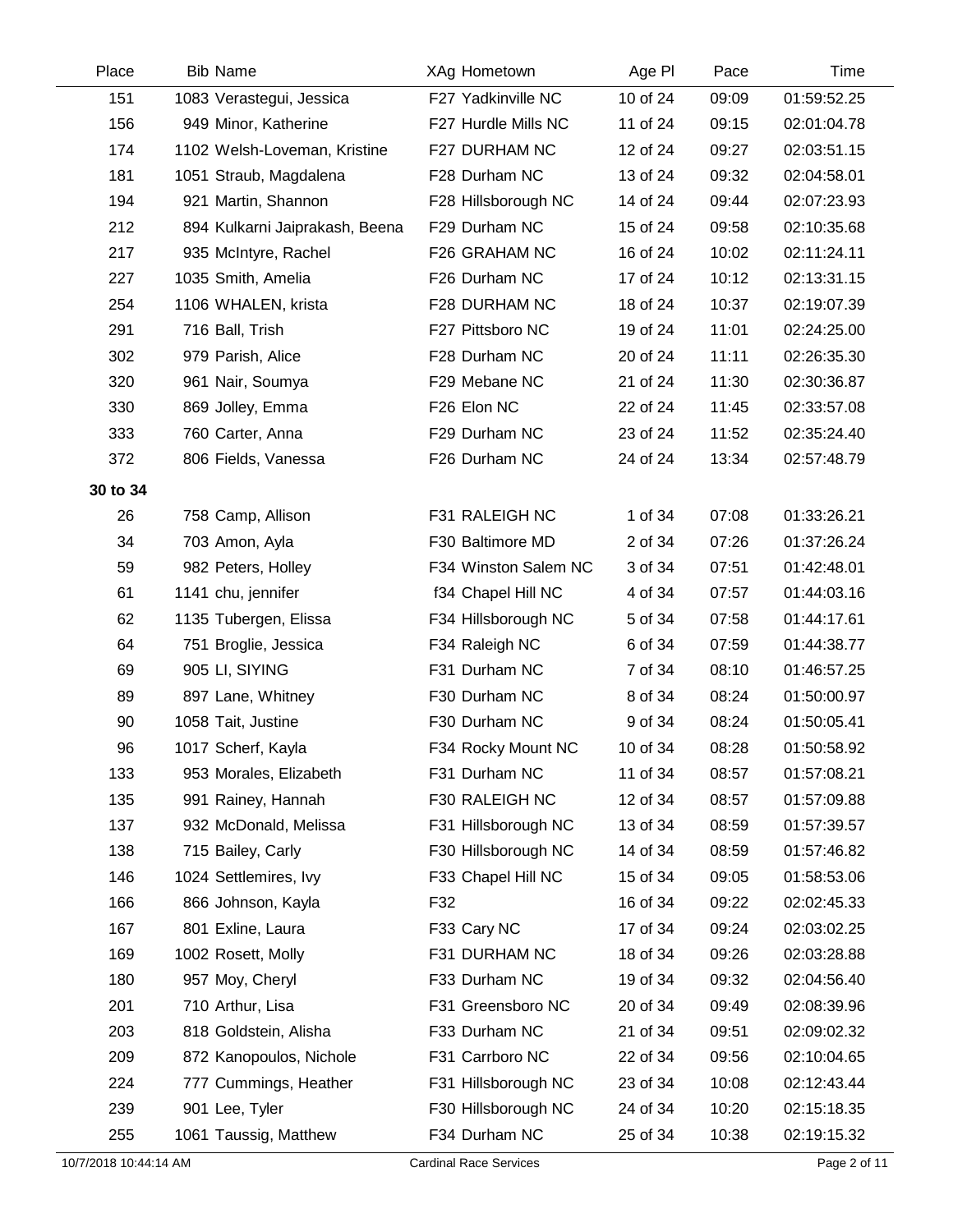| Place    | <b>Bib Name</b>              | XAg Hometown        | Age PI   | Pace  | Time        |
|----------|------------------------------|---------------------|----------|-------|-------------|
| 256      | 1060 Taussig, Lana           | F34 Durham NC       | 26 of 34 | 10:38 | 02:19:15.35 |
| 261      | 763 Cater, Sarah             | F32 Hillsborough NC | 27 of 34 | 10:43 | 02:20:25.31 |
| 271      | 775 Creech, Mary Anna        | F33 Garner NC       | 28 of 34 | 10:47 | 02:21:15.24 |
| 275      | 889 Kranz, Michelle          | F34 Raleigh NC      | 29 of 34 | 10:48 | 02:21:29.81 |
| 281      | 816 Gimondo, Liz             | F34 Raleigh NC      | 30 of 34 | 10:53 | 02:22:29.53 |
| 289      | 938 McRobbie, Josephine      | F33 DURHAM NC       | 31 of 34 | 11:00 | 02:24:12.51 |
| 290      | 836 Harman, Asia             | F34 Durham NC       | 32 of 34 | 11:01 | 02:24:12.84 |
| 295      | 718 Barber, Megan            | F32 Danville VA     | 33 of 34 | 11:07 | 02:25:31.98 |
| 384      | 888 Kirstein, Ashley         | F34 Raleigh NC      | 34 of 34 | 14:04 | 03:04:20.87 |
| 35 to 39 |                              |                     |          |       |             |
| 49       | 992 Raptopoulos, Sophia      | F37 Atlanta GA      | 1 of 23  | 07:41 | 01:40:40.21 |
| 70       | 774 Cox, Emily               | F37 Durham NC       | 2 of 23  | 08:10 | 01:47:01.65 |
| 76       | 1110 Whitman, Lori           | F38 Hillsborough NC | 3 of 23  | 08:14 | 01:47:55.63 |
| 122      | 787 Dinsmore, Katie          | F37 Durham NC       | 4 of 23  | 08:51 | 01:55:55.30 |
| 125      | 1133 Springer, Joy           | F39 Hillsborough NC | 5 of 23  | 08:53 | 01:56:23.13 |
| 144      | 844 Henderson, Sarah         | F35                 | 6 of 23  | 09:02 | 01:58:23.98 |
| 196      | 708 Andres, Morgan           | F37 Durham NC       | 7 of 23  | 09:45 | 02:07:37.20 |
| 206      | 1027 Shepherd-banigan, Megan | F39 Hillsborough NC | 8 of 23  | 09:53 | 02:09:24.13 |
| 207      | 1093 Walters, Virginia       | F36 Hillsborough NC | 9 of 23  | 09:53 | 02:09:24.16 |
| 214      | 855 Huffman, Katie           | F37 Chapel Hill NC  | 10 of 23 | 10:01 | 02:11:17.62 |
| 218      | 772 Cooke, Sandra            | F39 Haw River NC    | 11 of 23 | 10:02 | 02:11:31.04 |
| 249      | 988 Powell, Jennifer         | F38 Durham NC       | 12 of 23 | 10:30 | 02:17:32.67 |
| 260      | 786 Dickerson, Mandy         | F39 Hillsborough NC | 13 of 23 | 10:42 | 02:20:12.81 |
| 282      | 811 Flinn, Dianne            | F39 Chapel Hill NC  | 14 of 23 | 10:53 | 02:22:34.38 |
| 307      | 825 Greene, Elizabeth        | F37 Hillsborough NC | 15 of 23 | 11:14 | 02:27:05.48 |
| 309      | 1048 Stevens, Susanna        | F39 Durham NC       | 16 of 23 | 11:20 | 02:28:34.09 |
| 311      | 747 Brandon, Ashley          | F35 Hillsborough NC | 17 of 23 | 11:22 | 02:28:54.09 |
| 322      | 891 Krieves, Andreya         | F37                 | 18 of 23 | 11:41 | 02:32:56.69 |
| 328      | 1005 Rossi, Jennifer         | F37 Cary NC         | 19 of 23 | 11:45 | 02:33:50.32 |
| 329      | 756 Calder, Dana             | F39 Durham NC       | 20 of 23 | 11:45 | 02:33:54.25 |
| 353      | 1074 Torrice, Lindsay        | F38 Chapel Hill NC  | 21 of 23 | 12:34 | 02:44:42.11 |
| 358      | 1063 Taylor, Rebecca         | F39 Greenville NC   | 22 of 23 | 12:48 | 02:47:44.23 |
| 385      | 791 Draffin, Sophie Marian   | F37 DURHAM NC       | 23 of 23 | 14:14 | 03:06:24.05 |
| 40 to 44 |                              |                     |          |       |             |
| 39       | 841 Hecker, Lisa             | F43 Mebane NC       | 1 of 29  | 07:34 | 01:39:07.30 |
| 86       | 859 Igboekwe, Emmeline       | F43 CARY NC         | 2 of 29  | 08:23 | 01:49:52.02 |
| 97       | 1078 Trout, Susan            | F44 Chapel Hill NC  | 3 of 29  | 08:29 | 01:51:10.57 |
| 112      | 1751 O'Brien, Cara           | F41 Durham NC       | 4 of 29  | 08:44 | 01:54:22.03 |
| 113      | 1148 Barella, Lisa           | F43 Greensboro NC   | 5 of 29  | 08:45 | 01:54:31.00 |
| 153      | 865 Jennings, Peggy          | F42 Chapel Hill NC  | 6 of 29  | 09:12 | 02:00:26.48 |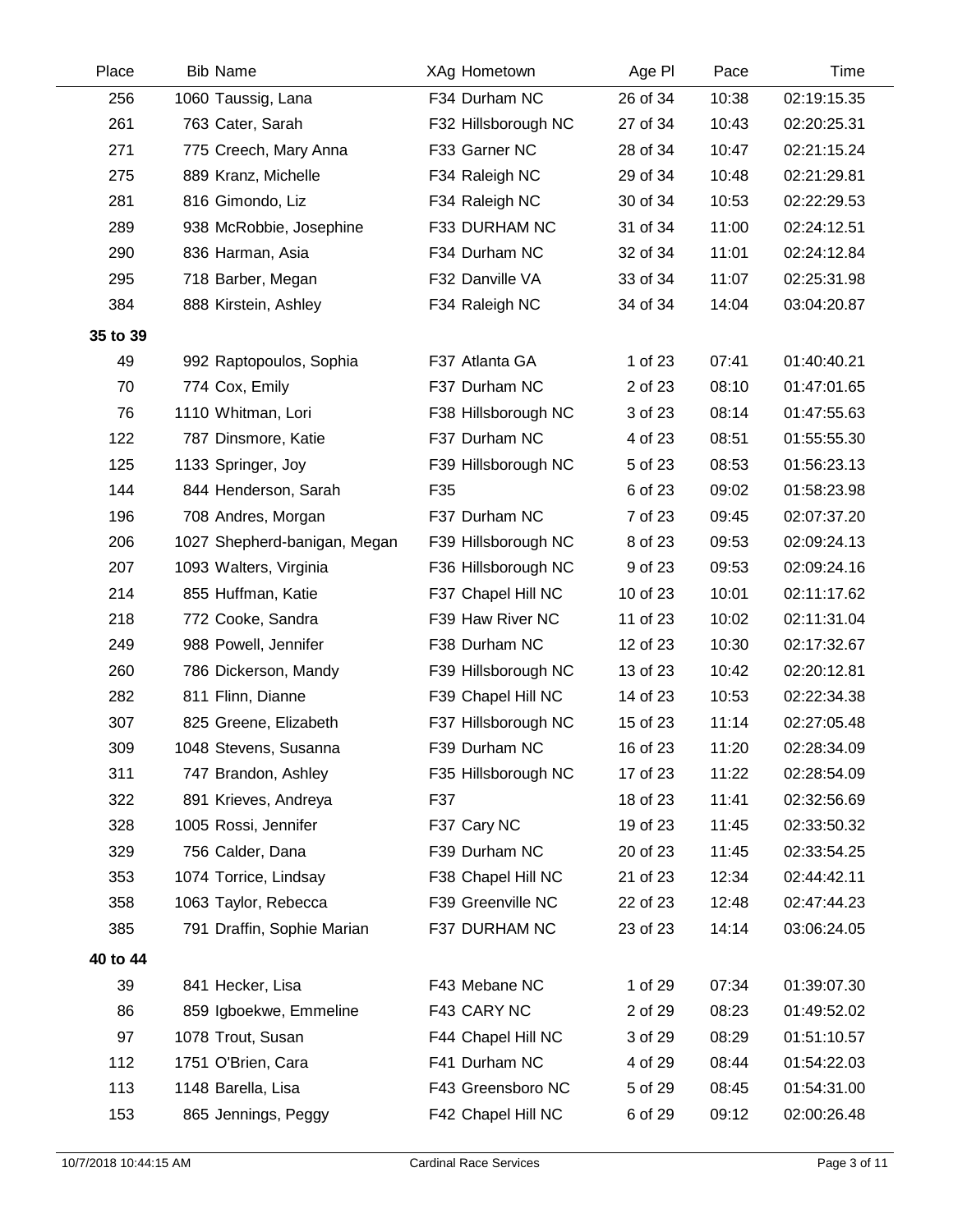| Place    | <b>Bib Name</b>          | XAg Hometown        | Age PI   | Pace  | Time        |
|----------|--------------------------|---------------------|----------|-------|-------------|
| 165      | 702 Adams, Kia           | F42 Raleigh NC      | 7 of 29  | 09:22 | 02:02:38.49 |
| 171      | 997 Richards, Jennifer   | F40 Chapel Hill NC  | 8 of 29  | 09:27 | 02:03:46.25 |
| 175      | 711 Astraikis, Lyndi     | F43 Durham NC       | 9 of 29  | 09:29 | 02:04:09.03 |
| 195      | 945 Milla, Cecilia       | F44 Chapel Hill NC  | 10 of 29 | 09:44 | 02:07:31.64 |
| 204      | 899 Lawson, Merissa      | F40 Durham NC       | 11 of 29 | 09:52 | 02:09:13.35 |
| 216      | 896 Lambert, Zoila       | F44 GRAHAM NC       | 12 of 29 | 10:02 | 02:11:23.05 |
| 242      | 771 Clewley, Andrea      | F41 Hillsborough NC | 13 of 29 | 10:22 | 02:15:43.11 |
| 248      | 994 reddington, krista   | F44 Hillsborough NC | 14 of 29 | 10:29 | 02:17:22.50 |
| 252      | 1009 Ruppenkamp, Jill    | F41 Garner NC       | 15 of 29 | 10:33 | 02:18:17.89 |
| 265      | 1065 Tennant, Shannon    | F44 GRAHAM NC       | 16 of 29 | 10:44 | 02:20:34.71 |
| 268      | 860 locca, Heather       | F42 Durham NC       | 17 of 29 | 10:45 | 02:20:48.81 |
| 280      | 974 Orozco, Amy          | F44 WAKE FOREST N   | 18 of 29 | 10:51 | 02:22:13.77 |
| 288      | 1115 Williams, Crystal   | F44 Durham NC       | 19 of 29 | 11:00 | 02:24:04.83 |
| 292      | 765 Cathey, Katherine    | F40 Hillsborough NC | 20 of 29 | 11:02 | 02:24:28.54 |
| 304      | 976 Pait, Allison        | F40 Oak Ridge NC    | 21 of 29 | 11:12 | 02:26:49.12 |
| 321      | 1033 Singh, Jyoti        | F41 Raleigh NC      | 22 of 29 | 11:31 | 02:30:52.97 |
| 338      | 984 Phichith, Alounthith | F43 Hillsborough NC | 23 of 29 | 12:04 | 02:37:58.71 |
| 340      | 1111 Whitted, Kimberly   | F44 Lillington NC   | 24 of 29 | 12:09 | 02:39:05.63 |
| 356      | 1139 Burgess, Michelle   | F40                 | 25 of 29 | 12:43 | 02:46:35.44 |
| 364      | 904 Leonard, Laura       | F41 Clayton NC      | 26 of 29 | 13:20 | 02:54:39.42 |
| 378      | 1117 WILLIS-MCLAMB, AMY  | F41 Efland NC       | 27 of 29 | 13:40 | 02:59:07.63 |
| 383      | 1026 Shepherd, Jen       | F44 Hillsborough NC | 28 of 29 | 13:59 | 03:03:13.66 |
| 386      | 759 Carabetta, Amy       | F41 Hillsborough NC | 29 of 29 | 14:44 | 03:12:58.47 |
| 45 to 49 |                          |                     |          |       |             |
| 95       | 1010 Sampey, Catherine   | F45 Hillsborough NC | 1 of 30  | 08:28 | 01:50:58.03 |
| 127      | 1143 Slawson, Kim        | F49 Apex NC         | 2 of 30  | 08:54 | 01:56:40.65 |
| 142      | 1741 Carbonara, Jocelyn  | F45 Hillsborough NC | 3 of 30  | 09:00 | 01:57:56.67 |
| 149      | 917 mann, kimberly       | F46 DURHAM NC       | 4 of 30  | 09:08 | 01:59:33.80 |
| 160      | 1047 Stevens, Sharon     | F45 Chapel Hill NC  | 5 of 30  | 09:16 | 02:01:24.48 |
| 161      | 1147 Corina, Debbie      | F47 Hillsborough NC | 6 of 30  | 09:16 | 02:01:24.84 |
| 186      | 813 Gambill, Renee       | F47 Chapel Hill NC  | 7 of 30  | 09:35 | 02:05:34.58 |
| 187      | 1004 Ross, Mary          | F45 Hillsborough NC | 8 of 30  | 09:39 | 02:06:21.73 |
| 192      | 1107 Wheelis, Sandi      | F47 Hillsborough NC | 9 of 30  | 09:43 | 02:07:14.12 |
| 229      | 730 Berrien, Kate        | F49 Hillsborough NC | 10 of 30 | 10:13 | 02:13:51.54 |
| 241      | 1025 Shaffer, Megan      | F46 BURLINGTON NC   | 11 of 30 | 10:21 | 02:15:37.22 |
| 253      | 735 Blair, Kim           | F49 Durham NC       | 12 of 30 | 10:37 | 02:19:00.47 |
| 273      | 739 Bolick, Cheryl       | F48 Chapel Hill NC  | 13 of 30 | 10:47 | 02:21:22.17 |
| 286      | 910 Lloyd, Traci         | F46 Mebane NC       | 14 of 30 | 10:57 | 02:23:22.60 |
| 299      | 783 DePeal, Lesa         | F49 Durham NC       | 15 of 30 | 11:09 | 02:25:58.60 |
| 305      | 1062 Tavernise, Adriana  | F46 Mebane NC       | 16 of 30 | 11:13 | 02:26:56.32 |
| 306      | 871 Jooste, Karen        | F48 Chapel Hill NC  | 17 of 30 | 11:13 | 02:27:02.84 |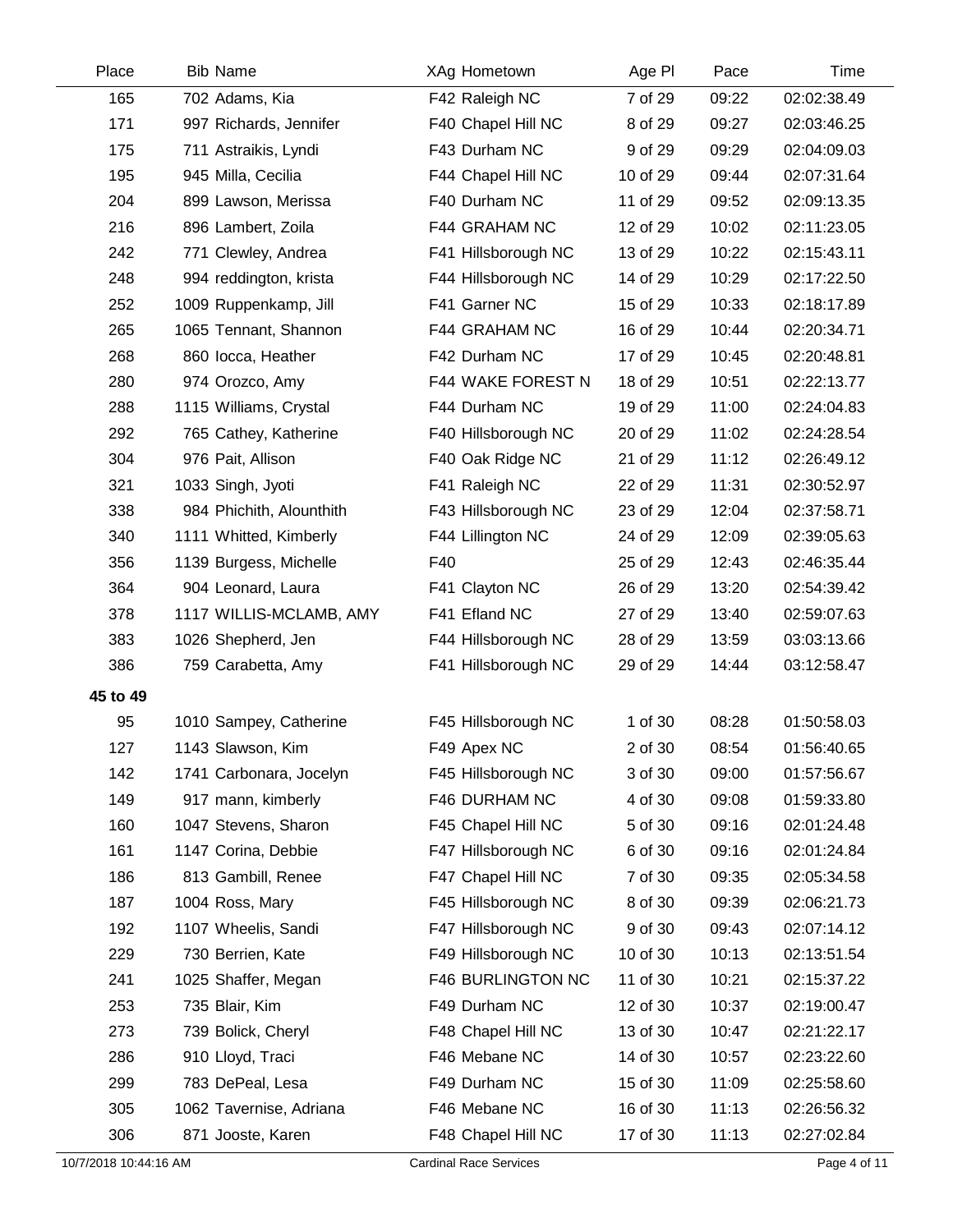| Place    | <b>Bib Name</b>            | XAg Hometown         | Age PI   | Pace  | Time        |
|----------|----------------------------|----------------------|----------|-------|-------------|
| 313      | 911 Louder, Tawnya         | F47 Chapel Hill NC   | 18 of 30 | 11:23 | 02:29:05.30 |
| 314      | 1108 Whitacre, Stephanie   | F45 Chapel Hill NC   | 19 of 30 | 11:23 | 02:29:12.58 |
| 317      | 1112 Wiggins, Kristi       | F49 Durham NC        | 20 of 30 | 11:28 | 02:30:08.37 |
| 324      | 748 Bray, Lou              | F48 Greensboro NC    | 21 of 30 | 11:41 | 02:32:57.23 |
| 326      | 1053 Stringfellow, Valerie | F45 Chapel Hill NC   | 22 of 30 | 11:41 | 02:32:58.56 |
| 343      | 780 Davis, Beth            | F49 Chapel Hill NC   | 23 of 30 | 12:13 | 02:40:07.35 |
| 355      | 1114 Williams, Beverly     | F49 Durham NC        | 24 of 30 | 12:38 | 02:45:36.06 |
| 362      | 920 Martin, Cindy          | F48 Raleigh NC       | 25 of 30 | 13:06 | 02:51:33.26 |
| 365      | 733 Black, Amanda          | F48 Garner NC        | 26 of 30 | 13:20 | 02:54:40.16 |
| 366      | 781 Davis, Lisa            | F49 Raleigh NC       | 27 of 30 | 13:20 | 02:54:44.27 |
| 379      | 712 Austin, Dee            | F49 winston-salem NC | 28 of 30 | 13:45 | 03:00:04.79 |
| 380      | 831 Haley, Sherri          | F49 Timberlake NC    | 29 of 30 | 13:46 | 03:00:18.93 |
| 381      | 854 Honeycutt, Wanda       | F48 Durham NC        | 30 of 30 | 13:46 | 03:00:19.00 |
| 50 to 54 |                            |                      |          |       |             |
| 78       | 1122 Wright, Gena          | F50 Knightdale NC    | 1 of 20  | 08:18 | 01:48:42.22 |
| 82       | 1023 Scroggins, Teresa     | F52 Moncure NC       | 2 of 20  | 08:20 | 01:49:08.32 |
| 101      | 1084 Verbiest, Sarah       | F51 Durham NC        | 3 of 20  | 08:33 | 01:52:06.55 |
| 109      | 1136 Wilging, Sally        | F54 Cary NC          | 4 of 20  | 08:40 | 01:53:32.49 |
| 115      | 1068 Thomas, Sonia         | F52 Chapel Hill NC   | 5 of 20  | 08:46 | 01:54:45.00 |
| 140      | 1100 Weeks, Cyndy          | F54 Carrboro NC      | 6 of 20  | 09:00 | 01:57:50.34 |
| 148      | 926 McAdams, Margaret      | F53 Durham NC        | 7 of 20  | 09:07 | 01:59:26.29 |
| 219      | 1126 Okoth, Jacqueline     | F50 Raleigh NC       | 8 of 20  | 10:05 | 02:12:02.70 |
| 223      | 1032 Simpson, Sheila       | F50 Creedmoor NC     | 9 of 20  | 10:07 | 02:12:36.88 |
| 225      | 853 Holaday, Sue           | F50 Durham NC        | 10 of 20 | 10:10 | 02:13:16.53 |
| 269      | 1076 Trogdon, Deena        | F50 asheboro NC      | 11 of 20 | 10:47 | 02:21:11.73 |
| 277      | 874 Kavanaugh, Laura       | F54 Hillsborough NC  | 12 of 20 | 10:51 | 02:22:10.40 |
| 300      | 944 Mika, Sheryl           | F54 Hillsborough NC  | 13 of 20 | 11:09 | 02:26:08.73 |
| 336      | 808 FLAHIFF, CHARLENE      | F54 Durham NC        | 14 of 20 | 12:00 | 02:37:10.58 |
| 341      | 1013 Saunders, Pam         | F54 Mebane NC        | 15 of 20 | 12:13 | 02:39:58.75 |
| 342      | 993 Ratliff, Brenda        | F53 Hillsborough NC  | 16 of 20 | 12:13 | 02:40:00.60 |
| 363      | 1116 Williams, Ruthie      | F50 Garner NC        | 17 of 20 | 13:15 | 02:53:30.36 |
| 370      | 843 Henderson, Priscilla   | F54 Raleigh NC       | 18 of 20 | 13:33 | 02:57:33.96 |
| 389      | 1036 Smith, Carol          | F53 Solon OH         | 19 of 20 | 15:33 | 03:23:45.84 |
| 390      | 951 Moore, Karen           | F <sub>52</sub>      | 20 of 20 | 15:33 | 03:23:46.53 |
| 55 to 59 |                            |                      |          |       |             |
| 94       | 1079 Trumbull, Becky       | F58 DURHAM NC        | 1 of 10  | 08:26 | 01:50:34.01 |
| 114      | 923 Matera, Kathy          | F55 Chapel Hill NC   | 2 of 10  | 08:45 | 01:54:32.95 |
| 168      | 998 Richardson, Joanne     | F <sub>57</sub>      | 3 of 10  | 09:24 | 02:03:07.08 |
| 184      | 793 Dunn, Martha           | F55 Hillsborough NC  | 4 of 10  | 09:34 | 02:05:18.42 |
| 263      | 770 Church, Connie         | F56 Hillsborough NC  | 5 of 10  | 10:44 | 02:20:32.84 |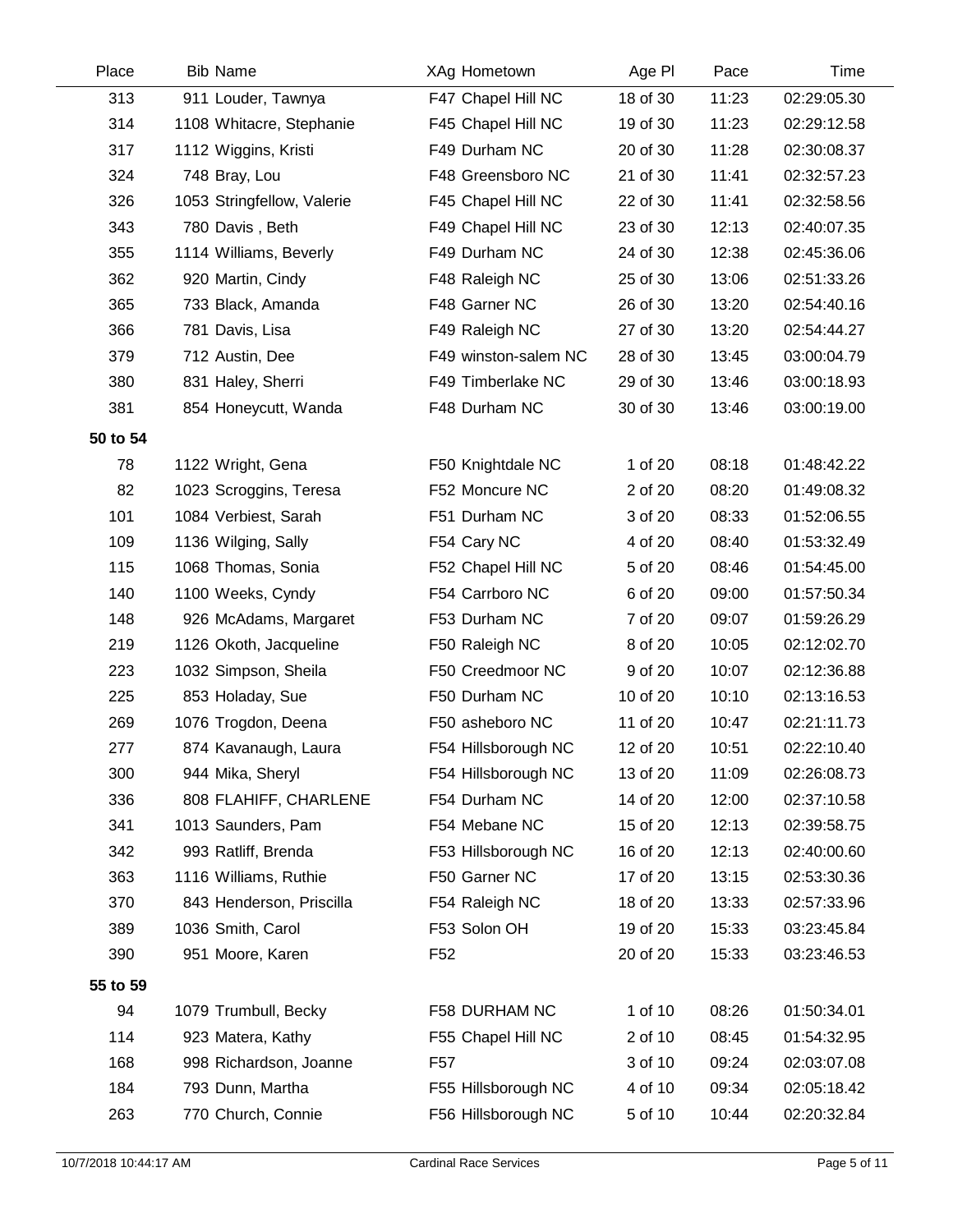| Place          | <b>Bib Name</b>              | XAg Hometown         | Age PI     | Pace  | Time        |
|----------------|------------------------------|----------------------|------------|-------|-------------|
| 284            | 815 Germenis, Sandra         | F56 Chapel Hill NC   | 6 of 10    | 10:55 | 02:23:03.87 |
| 298            | 942 Meyer, Jaye              | F57 Chapel Hill NC   | 7 of 10    | 11:08 | 02:25:51.54 |
| 361            | 1090 Walters, Anne           | F <sub>57</sub>      | 8 of 10    | 12:58 | 02:49:48.45 |
| 368            | 1087 Walmer, Kathy           | F58 Chapel Hill NC   | 9 of 10    | 13:26 | 02:55:59.29 |
| 388            | 1000 Rogers, Trish           | F59 Raleigh NC       | 10 of 10   | 15:24 | 03:21:49.19 |
| 60 to 64       |                              |                      |            |       |             |
| 179            | 940 Mellott, sue             | F60 Raleigh NC       | $1$ of $6$ | 09:32 | 02:04:55.71 |
| 247            | 880 Kelly, Mary              | F60 Shelby NC        | $2$ of $6$ | 10:29 | 02:17:17.73 |
| 285            | 1038 SMITH, SUSAN            | F60 DURHAM NC        | 3 of 6     | 10:56 | 02:23:10.11 |
| 297            | 906 Li, Vivian               | F61 Durham NC        | 4 of 6     | 11:08 | 02:25:50.36 |
| 301            | 838 Harrison, Jan            | F60 DURHAM NC        | 5 of 6     | 11:10 | 02:26:18.32 |
| 352            | 1094 Ware, Michele           | F63 Chapel Hill NC   | 6 of 6     | 12:34 | 02:44:36.28 |
| 65 to 69       |                              |                      |            |       |             |
| 176            | 936 McNeilly, Kevin          | F66 Carrboro NC      | $1$ of $5$ | 09:29 | 02:04:12.92 |
| 339            | 807 Finnell, Alice           | F66 Chapel Hill NC   | 2 of 5     | 12:07 | 02:38:49.87 |
| 348            | 799 Engle, Cindy             | F68 Durham NC        | 3 of 5     | 12:24 | 02:42:25.52 |
| 351            | 741 Boone, Joan              | F65 Efland NC        | 4 of 5     | 12:28 | 02:43:22.13 |
| 375            | 1132 Springall, Deanna       | F65 Cary NC          | 5 of 5     | 13:37 | 02:58:16.71 |
| M              |                              |                      |            |       |             |
| 15 to 19       |                              |                      |            |       |             |
| $\overline{2}$ | 1042 Staehle, Matthew        | M19 Durham NC        | 1 of 9     | 05:40 | 01:14:15.21 |
| 6              | 1109 Whitehead, Thomas       | M19 Cranford NJ      | 2 of 9     | 06:11 | 01:20:55.54 |
| 8              | 903 Legg-Bell, Rory          | M17 Hillsborough NC  | 3 of 9     | 06:19 | 01:22:50.56 |
| 23             | 927 McCaffery, Sean          | M19 Chapel Hill NC   | 4 of 9     | 07:04 | 01:32:31.29 |
| 46             | 737 Bobb, Quintyn            | M18 Zebulon NC       | 5 of 9     | 07:39 | 01:40:12.82 |
| 51             | 1008 Ruoff, Mark             | M18                  | 6 of 9     | 07:43 | 01:41:00.96 |
| 65             | 873 Kavanaugh, Colin         | M16 Hillsborough NC  | 7 of 9     | 07:59 | 01:44:40.24 |
| 111            | 1015 Scheipers, Sam          | M18 winston-salem NC | 8 of 9     | 08:43 | 01:54:09.68 |
| 182            | 1006 Ruback, Paul            | M19 Hillsborough NC  | 9 of 9     | 09:33 | 02:05:08.39 |
| 20 to 24       |                              |                      |            |       |             |
| 1              | 736 Blivin, Matt             | M22 Durham NC        | 1 of 12    | 05:35 | 01:13:04.31 |
| 3              | 857 Husen, Spencer           | M21 Hillsborough NC  | 2 of 12    | 05:47 | 01:15:43.90 |
| 12             | 1131 Reifman-Packett, Andrew | M24 Raleigh NC       | 3 of 12    | 06:31 | 01:25:18.96 |
| 38             | 845 Hennen, Josh             | M22 Chapel Hill NC   | 4 of 12    | 07:34 | 01:39:02.84 |
| 40             | 980 Patel, Maxwell           | M21 Chapel Hill NC   | 5 of 12    | 07:35 | 01:39:16.15 |
| 77             | 987 Polzin, Kyle             | M24 Greensboro NC    | 6 of 12    | 08:18 | 01:48:40.84 |
| 100            | 706 Anderson, Ryan           | M20 Chapel Hill NC   | 7 of 12    | 08:32 | 01:51:49.53 |
| 164            | 792 Dudley, Mitchell         | M22 Chapel Hill NC   | 8 of 12    | 09:21 | 02:02:33.59 |
| 215            | 761 Carter, John             | M23 Raleigh NC       | 9 of 12    | 10:02 | 02:11:20.90 |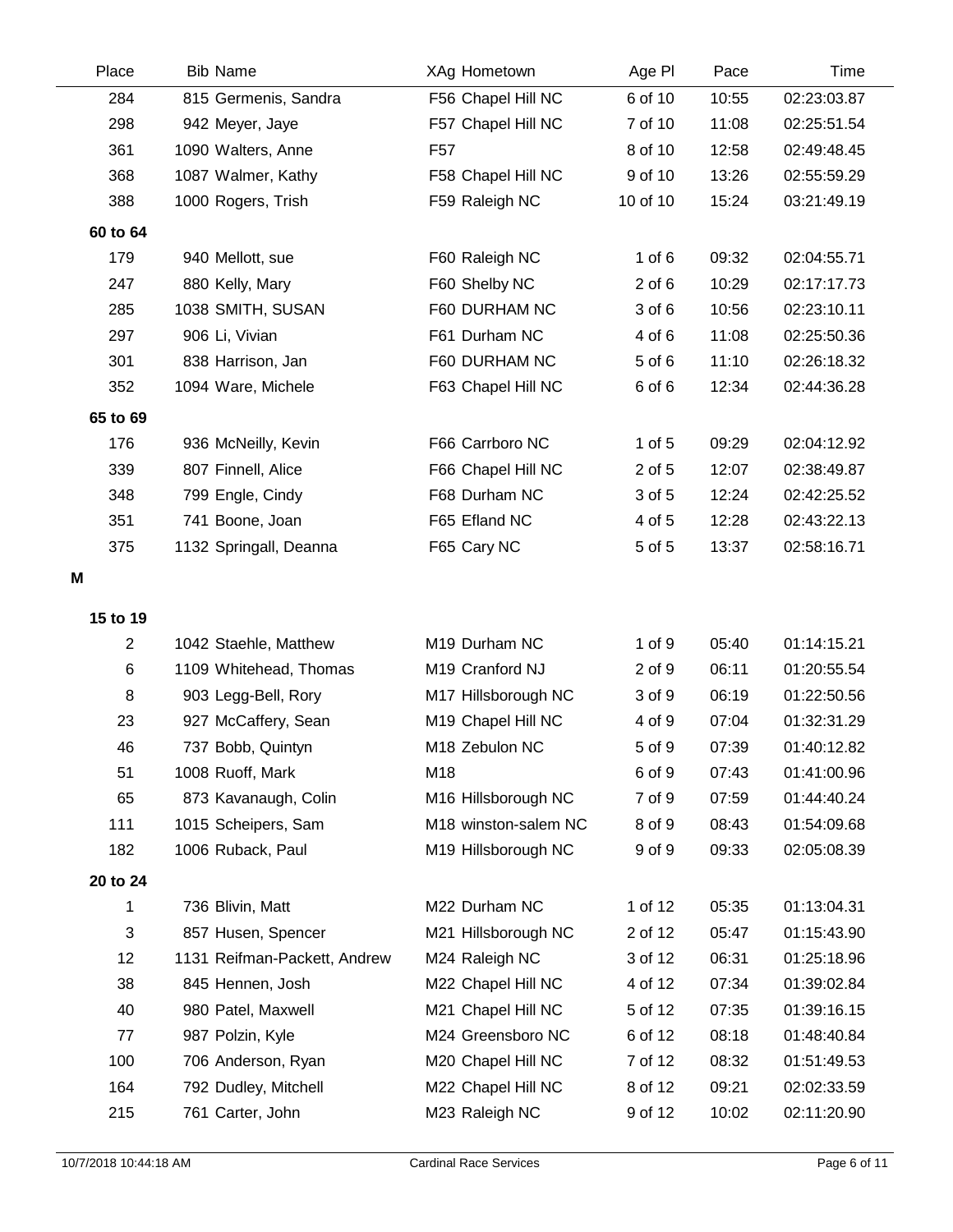| Place    | <b>Bib Name</b>        | XAg Hometown        | Age PI   | Pace  | Time        |
|----------|------------------------|---------------------|----------|-------|-------------|
| 233      | 1020 Schopler, Eric    | M24 Chapel Hill NC  | 10 of 12 | 10:17 | 02:14:42.22 |
| 243      | 719 Barnhill, Cole     | M20 Durham NC       | 11 of 12 | 10:23 | 02:16:03.38 |
| 345      | 1088 Walsh, Sri Arjuna | M23 Efland NC       | 12 of 12 | 12:15 | 02:40:23.82 |
| 25 to 29 |                        |                     |          |       |             |
| 10       | 852 Hogan, Michael     | M29 Durham NC       | 1 of 15  | 06:25 | 01:24:04.29 |
| 16       | 948 Minor, Joshua      | M29 Hurdle Mills NC | 2 of 15  | 06:49 | 01:29:18.28 |
| 56       | 743 Bost, Justin       | M28 Wendell NC      | 3 of 15  | 07:47 | 01:41:54.56 |
| 92       | 962 Nambiar, Shyam     | M29 Mebane NC       | 4 of 15  | 08:26 | 01:50:27.65 |
| 93       | 728 Belin, Josh        | M27 Chapel Hill NC  | 5 of 15  | 08:26 | 01:50:33.62 |
| 99       | 1150 Hicks, Kenny      | M28 Durham NC       | 6 of 15  | 08:30 | 01:51:17.82 |
| 155      | 881 Kelly, Matt        | M29 Hillsborough NC | 7 of 15  | 09:12 | 02:00:37.64 |
| 173      | 975 O'Toole, Kevin     | M29 DURHAM NC       | 8 of 15  | 09:27 | 02:03:50.57 |
| 198      | 919 Marin, Michael     | M29 Haw River NC    | 9 of 15  | 09:47 | 02:08:03.27 |
| 199      | 943 Mielke, Dieter     | M28 Durham NC       | 10 of 15 | 09:47 | 02:08:16.06 |
| 310      | 835 Hardy, Phil        | M28 Wilmington NC   | 11 of 15 | 11:21 | 02:28:43.55 |
| 350      | 1140 storrow, lee      | m29 Chapel Hill NC  | 12 of 15 | 12:26 | 02:42:57.78 |
| 369      | 1086 Walmer, Evan      | M26 Durham NC       | 13 of 15 | 13:26 | 02:56:01.19 |
| 371      | 805 Fields, Michael    | M26 Durham NC       | 14 of 15 | 13:34 | 02:57:48.17 |
| 374      | 1072 Toliver, Travis   | M25 Carrboro NC     | 15 of 15 | 13:36 | 02:58:03.75 |
| 30 to 34 |                        |                     |          |       |             |
| 5        | 824 Green, Jake        | M34 Durham NC       | 1 of 28  | 06:06 | 01:19:54.23 |
| 9        | 1125 McHale, Kevin     | M34 Cary NC         | 2 of 28  | 06:24 | 01:23:49.61 |
| 13       | 1119 Woodruff, Quinn   | M32 Mebane NC       | 3 of 28  | 06:40 | 01:27:20.22 |
| 14       | 749 Broache, Michael   | M33 Durham NC       | 4 of 28  | 06:41 | 01:27:29.16 |
| 17       | 878 Kelly, Jeb         | M32 Hillsborough NC | 5 of 28  | 06:51 | 01:29:45.05 |
| 19       | 717 Banks, Adam        | M32 Hillsborough NC | 6 of 28  | 06:52 | 01:29:56.23 |
| 22       | 858 Ideus, Aaron       | M30 Hillsborough NC | 7 of 28  | 07:03 | 01:32:17.55 |
| 24       | 1747 Johnson, Fred     | M30 Salisbury NC    | 8 of 28  | 07:04 | 01:32:33.22 |
| 31       | 950 Moore, Darius      | M31 Charlotte NC    | 9 of 28  | 07:20 | 01:36:03.03 |
| 37       | 1007 Rudolph, Martin   | M30 Hillsborough NC | 10 of 28 | 07:30 | 01:38:15.36 |
| 47       | 1067 Thomas, Justin    | M34 Hillsborough NC | 11 of 28 | 07:40 | 01:40:31.20 |
| 52       | 1127 Ornelas, Victor   | M33 Durham NC       | 12 of 28 | 07:43 | 01:41:07.87 |
| 71       | 752 Brown, Gregory     | M34 DURHAM NC       | 13 of 28 | 08:10 | 01:47:03.72 |
| 79       | 983 Peterson, Joshua   | M32 Morganton NC    | 14 of 28 | 08:19 | 01:48:54.30 |
| 91       | 1049 Stewart, Robert   | M30 Chapel Hill NC  | 15 of 28 | 08:26 | 01:50:27.26 |
| 98       | 870 Jones, Tyre'k      | M34 Raleigh NC      | 16 of 28 | 08:30 | 01:51:15.26 |
| 102      | 1064 Taylor, Will      | M31 DURHAM NC       | 17 of 28 | 08:34 | 01:52:16.99 |
| 107      | 820 Gordon, Max        | M32 Durham NC       | 18 of 28 | 08:39 | 01:53:17.05 |
| 163      | 851 Hofmeier, Matthew  | M34 Durham NC       | 19 of 28 | 09:20 | 02:02:17.59 |
| 172      | 1039 Sokol, Joe        | M33 Durham NC       | 20 of 28 | 09:27 | 02:03:46.51 |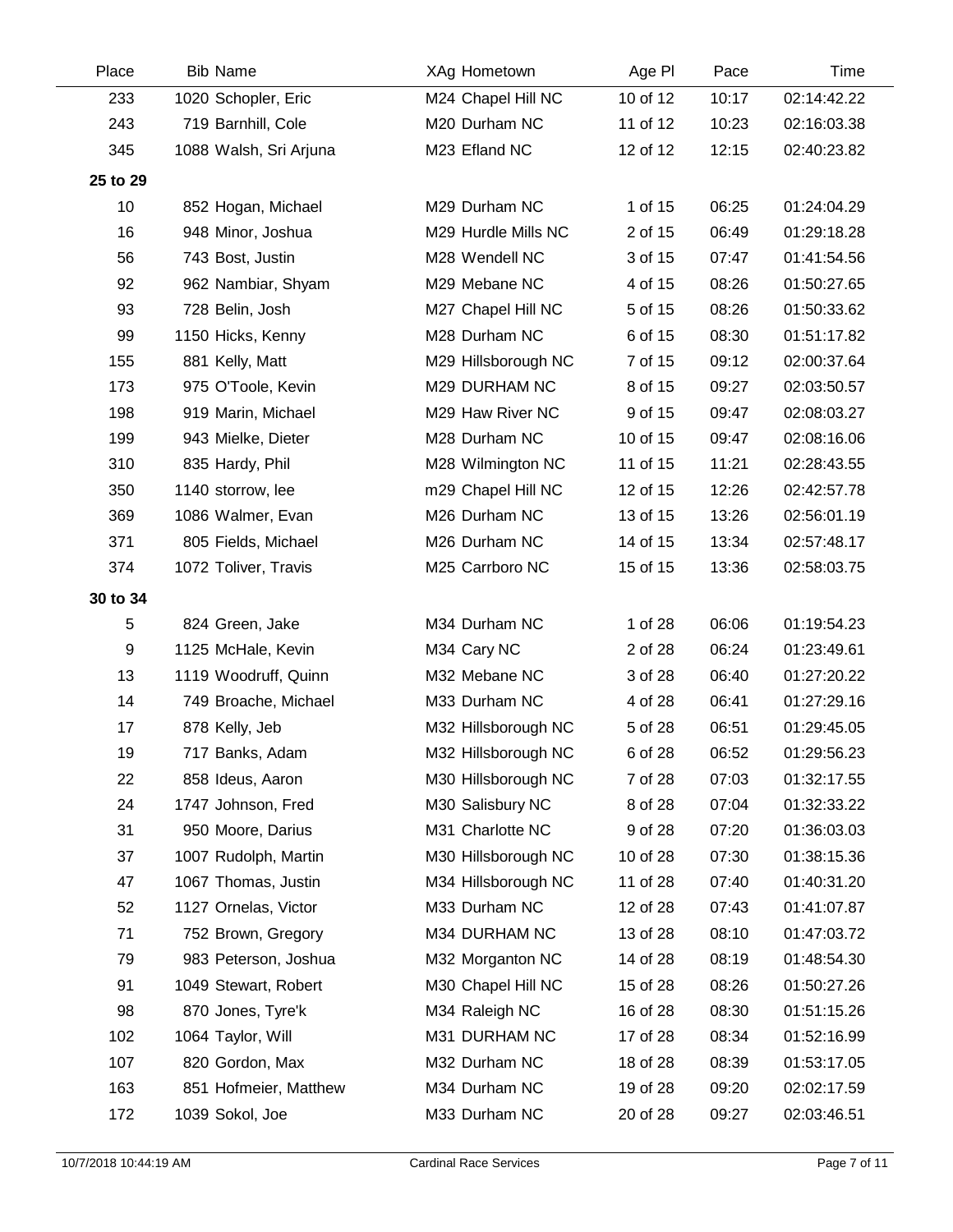| Place    | <b>Bib Name</b>          | XAg Hometown        | Age PI   | Pace  | Time        |
|----------|--------------------------|---------------------|----------|-------|-------------|
| 226      | 1749 Clar, Justin        | M34 Hillsborough NC | 21 of 28 | 10:11 | 02:13:20.03 |
| 230      | 1021 Schwartz, Scott     | M30 Raleigh NC      | 22 of 28 | 10:15 | 02:14:19.03 |
| 231      | 934 McGroddy, Mike       | M31 Durham NC       | 23 of 28 | 10:15 | 02:14:19.95 |
| 236      | 745 Boxter, John         | M32 Hillsborough NC | 24 of 28 | 10:18 | 02:14:57.06 |
| 250      | 1149 Prentice, Brian     | M31 Chapel Hill NC  | 25 of 28 | 10:33 | 02:18:10.13 |
| 259      | 713 Austin, John         | M30 DURHAM NC       | 26 of 28 | 10:42 | 02:20:07.50 |
| 349      | 767 Chaparro, Andres     | M30 Durham NC       | 27 of 28 | 12:24 | 02:42:32.34 |
| 360      | 1745 Carbonara, Scott    | M32 Hillsborough NC | 28 of 28 | 12:54 | 02:48:54.20 |
| 35 to 39 |                          |                     |          |       |             |
| 27       | 704 Amos, Justin         | M37 Belmont NC      | 1 of 30  | 07:15 | 01:34:55.36 |
| 29       | 996 Redwood, Neville     | M39 Durham NC       | 2 of 30  | 07:18 | 01:35:40.58 |
| 48       | 928 McCaffrey, Joseph    | M38 Durham NC       | 3 of 30  | 07:40 | 01:40:31.84 |
| 60       | 1113 Wilkinson, Cory     | M39 Huntersville NC | 4 of 30  | 07:56 | 01:43:51.55 |
| 67       | 1145 Covas, Daniel       | M37                 | 5 of 30  | 08:03 | 01:45:27.29 |
| 83       | 1080 Tully, Jonathan     | M35 Hillsborough NC | 6 of 30  | 08:20 | 01:49:12.43 |
| 84       | 837 Harper, Tod          | M35 Hillsborough NC | 7 of 30  | 08:22 | 01:49:33.74 |
| 105      | 1120 Woolford, Leon      | M37 Raleigh NC      | 8 of 30  | 08:37 | 01:52:48.37 |
| 124      | 915 Mack, Kervin         | M38 Hillsborough NC | 9 of 30  | 08:53 | 01:56:19.91 |
| 126      | 978 Pappas, Byron        | M35 Davidson NC     | 10 of 30 | 08:53 | 01:56:23.48 |
| 132      | 922 Martinez, Ernesto    | M37 CARY NC         | 11 of 30 | 08:56 | 01:56:57.37 |
| 134      | 1750 Smith, Jeff         | M36 Efland NC       | 12 of 30 | 08:57 | 01:57:09.55 |
| 147      | 731 Biegler, Justin      | M37 Raleigh NC      | 13 of 30 | 09:07 | 01:59:23.90 |
| 154      | 740 Bollinger, Bryan     | M38 Hillsborough NC | 14 of 30 | 09:12 | 02:00:31.30 |
| 159      | 1069 Thompson, Andy      | M37 Mebane NC       | 15 of 30 | 09:16 | 02:01:20.41 |
| 190      | 722 Bartholomew, Andrew  | M39 Hillsborough NC | 16 of 30 | 09:41 | 02:06:55.79 |
| 193      | 768 Cheshire, Adam       | M35 Hillsborough NC | 17 of 30 | 09:43 | 02:07:18.33 |
| 210      | 1073 Tong, Evan          | M36 Hillsborough NC | 18 of 30 | 09:57 | 02:10:18.80 |
| 258      | 709 Aplin, Andrew        | M39 WAKE FOREST N   | 19 of 30 | 10:41 | 02:19:59.78 |
| 262      | 1018 Scheuring, Jeffrey  | M35 Durham NC       | 20 of 30 | 10:44 | 02:20:32.27 |
| 270      | 776 Creech, Thomas       | M35 Garner NC       | 21 of 30 | 10:47 | 02:21:14.83 |
| 274      | 1092 walters, kevin      | m39 Hillsborough NC | 22 of 30 | 10:48 | 02:21:29.62 |
| 287      | 1096 Wattley, Davan      | M36 Knightdale NC   | 23 of 30 | 10:57 | 02:23:27.40 |
| 296      | 822 Gould, Steven        | M37 Danville VA     | 24 of 30 | 11:07 | 02:25:32.05 |
| 303      | 977 Pait, Gregg          | M39 Oak Ridge NC    | 25 of 30 | 11:12 | 02:26:48.55 |
| 312      | 1055 Sullivan, Brian     | M37 Hillsborough NC | 26 of 30 | 11:23 | 02:29:01.47 |
| 315      | 1085 Wall, Mark          | M35 East Bend NC    | 27 of 30 | 11:25 | 02:29:29.73 |
| 325      | 892 Krieves, Michael     | M38                 | 28 of 30 | 11:41 | 02:32:57.52 |
| 346      | 916 Magana, Raymond      | M39 Raleigh NC      | 29 of 30 | 12:17 | 02:40:54.87 |
| 354      | 1059 Tanakanti, Narendra | M38 Apex NC         | 30 of 30 | 12:36 | 02:45:09.74 |

**40 to 44**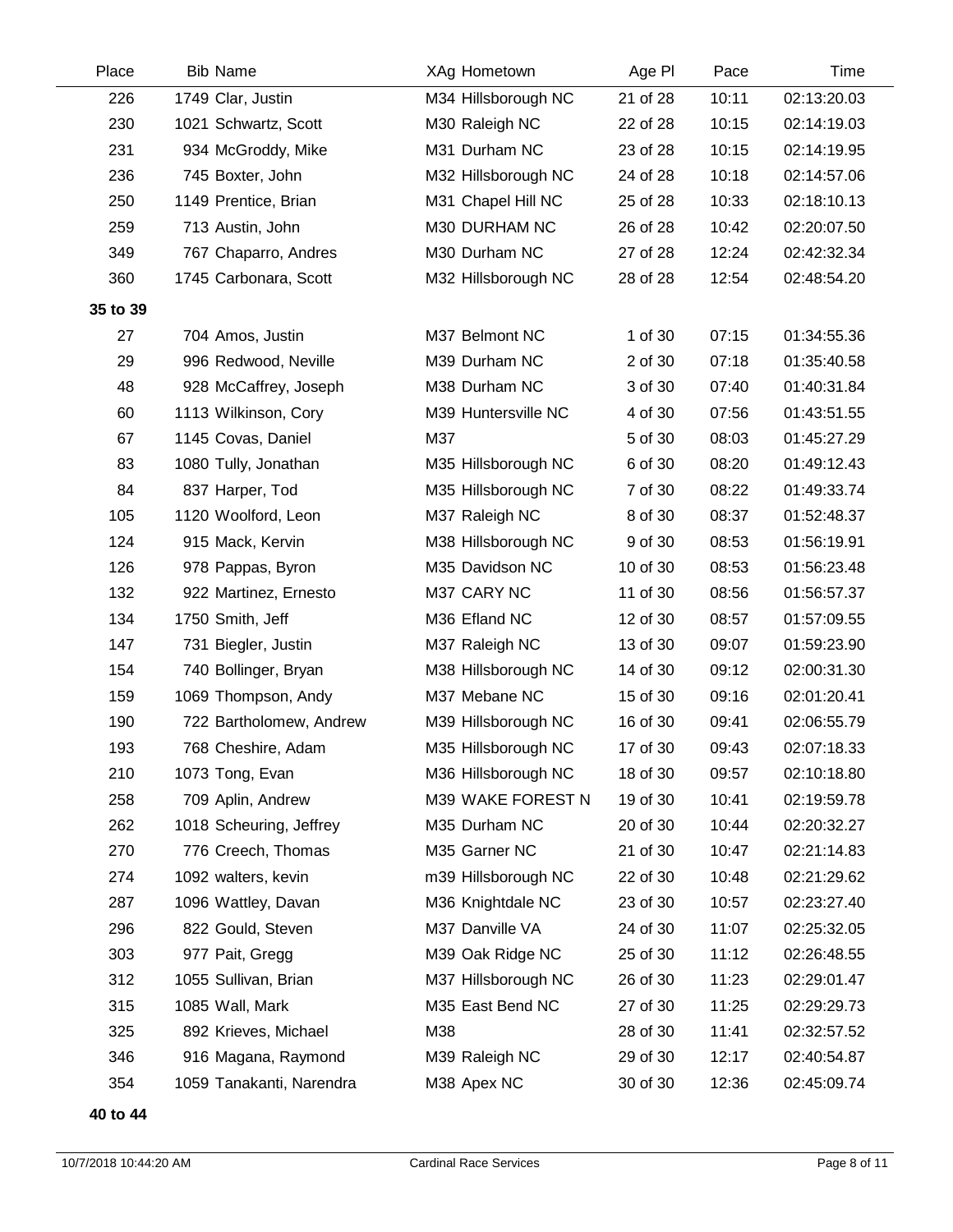| Place          | <b>Bib Name</b>             | XAg Hometown        | Age PI   | Pace  | Time        |
|----------------|-----------------------------|---------------------|----------|-------|-------------|
| $\overline{7}$ | 1746 Perez, Miguel          | M43 Greensboro NC   | 1 of 20  | 06:11 | 01:21:05.93 |
| 32             | 849 Hill, Ben               | M42 Chapel Hill NC  | 2 of 20  | 07:21 | 01:36:17.44 |
| 35             | 914 Lowry, Joshua           | M41 Morrisville NC  | 3 of 20  | 07:28 | 01:37:43.59 |
| 42             | 1121 Wozniak, Jason         | M43 Hillsborough NC | 4 of 20  | 07:36 | 01:39:38.12 |
| 50             | 925 Mbiomingi, Brastus      | M44 Cary NC         | 5 of 20  | 07:42 | 01:40:48.92 |
| 53             | 796 Edwards, Matthew        | M40 Chapel Hill NC  | 6 of 20  | 07:43 | 01:41:11.25 |
| 103            | 985 Pierce, Michael         | M42 Hurdle Mills NC | 7 of 20  | 08:35 | 01:52:25.97 |
| 106            | 999 Roberts, Darrell        | M41 Hillsborough NC | 8 of 20  | 08:37 | 01:52:48.88 |
| 130            | 720 BARRITT, SID            | M44 Chapel Hill NC  | 9 of 20  | 08:55 | 01:56:52.84 |
| 136            | 795 Edwards, Kevin          | M44 Hillsborough NC | 10 of 20 | 08:58 | 01:57:25.16 |
| 205            | 863 Jacques, Emmanuel       | M42 Cary NC         | 11 of 20 | 09:53 | 02:09:22.63 |
| 208            | 967 Northrup, Shaun         | M40 Raleigh NC      | 12 of 20 | 09:54 | 02:09:40.28 |
| 211            | 995 Reddy, Vinay            | M42 Hillsborough NC | 13 of 20 | 09:57 | 02:10:26.74 |
| 221            | 1137 Woods, Kenneth         | M44 BURLINGTON NC   | 14 of 20 | 10:06 | 02:12:14.97 |
| 235            | 785 Dhruva, Nirav           | M40 Raleigh NC      | 15 of 20 | 10:17 | 02:14:43.43 |
| 272            | 955 Morrison, Scott         | M42 Durham NC       | 16 of 20 | 10:47 | 02:21:16.34 |
| 283            | 1081 Tyll, David            | M44 Hillsborough NC | 17 of 20 | 10:53 | 02:22:34.51 |
| 318            | 990 Raghunathan, Yogeshwara | M44 Cary NC         | 18 of 20 | 11:29 | 02:30:20.21 |
| 323            | 1052 Stringfellow, Ryan     | M41 Chapel Hill NC  | 19 of 20 | 11:41 | 02:32:57.03 |
| 357            | 924 Matter, Gregory         | M41 Hillsborough NC | 20 of 20 | 12:45 | 02:47:01.80 |
| 45 to 49       |                             |                     |          |       |             |
| 4              | 721 Barry, John             | M49 Cary NC         | 1 of 27  | 05:48 | 01:15:59.84 |
| 15             | 1089 walter, travis         | M48 Apex NC         | 2 of 27  | 06:47 | 01:28:49.99 |
| 20             | 929 McClernon, Joe          | M48 Durham NC       | 3 of 27  | 06:55 | 01:30:30.52 |
|                |                             |                     |          |       |             |
| 28             | 788 Dixon, Brett            | M49 Cary NC         | 4 of 27  | 07:15 | 01:35:01.12 |
| 36             | 812 Fox, James              | M45 DURHAM NC       | 5 of 27  | 07:29 | 01:38:03.04 |
| 41             | 840 Hecker, Brad            | M47 Mebane NC       | 6 of 27  | 07:35 | 01:39:23.86 |
| 73             | 1146 Hawkins, Jason         | M46 Hillsborough NC | 7 of 27  | 08:12 | 01:47:27.41 |
| 74             | 946 Milla, Gabriel          | M45 Chapel Hill NC  | 8 of 27  | 08:13 | 01:47:44.27 |
| 81             | 1003 Ross, John             | M47 Raleigh NC      | 9 of 27  | 08:19 | 01:49:02.43 |
| 108            | 809 Fleming, William Oscar  | M47 Hillsborough NC | 10 of 27 | 08:39 | 01:53:22.43 |
| 110            | 1066 Thomas, Jody           | M47 Chapel Hill NC  | 11 of 27 | 08:41 | 01:53:39.59 |
| 141            | 1071 Thompson, Matthew      | M48 Durham NC       | 12 of 27 | 09:00 | 01:57:52.27 |
| 145            | 847 Hicks, Travis           | M45 Greensboro NC   | 13 of 27 | 09:03 | 01:58:35.75 |
| 152            | 1077 TROST, BILL            | M47 Hillsborough NC | 14 of 27 | 09:09 | 01:59:52.99 |
| 157            | 764 Cathey, Eric            | M45 Hillsborough NC | 15 of 27 | 09:15 | 02:01:09.17 |
| 158            | 1142 Delaguila, George      | M49                 | 16 of 27 | 09:15 | 02:01:13.17 |
| 162            | 1046 Stevens, Bruce         | M48 Chapel Hill NC  | 17 of 27 | 09:17 | 02:01:33.63 |
| 200            | 1075 Trembath, Dimitri      | M49 Chapel Hill NC  | 18 of 27 | 09:48 | 02:08:18.73 |
| 220            | 862 Irish, Judson           | M46 Hillsborough NC | 19 of 27 | 10:05 | 02:12:06.24 |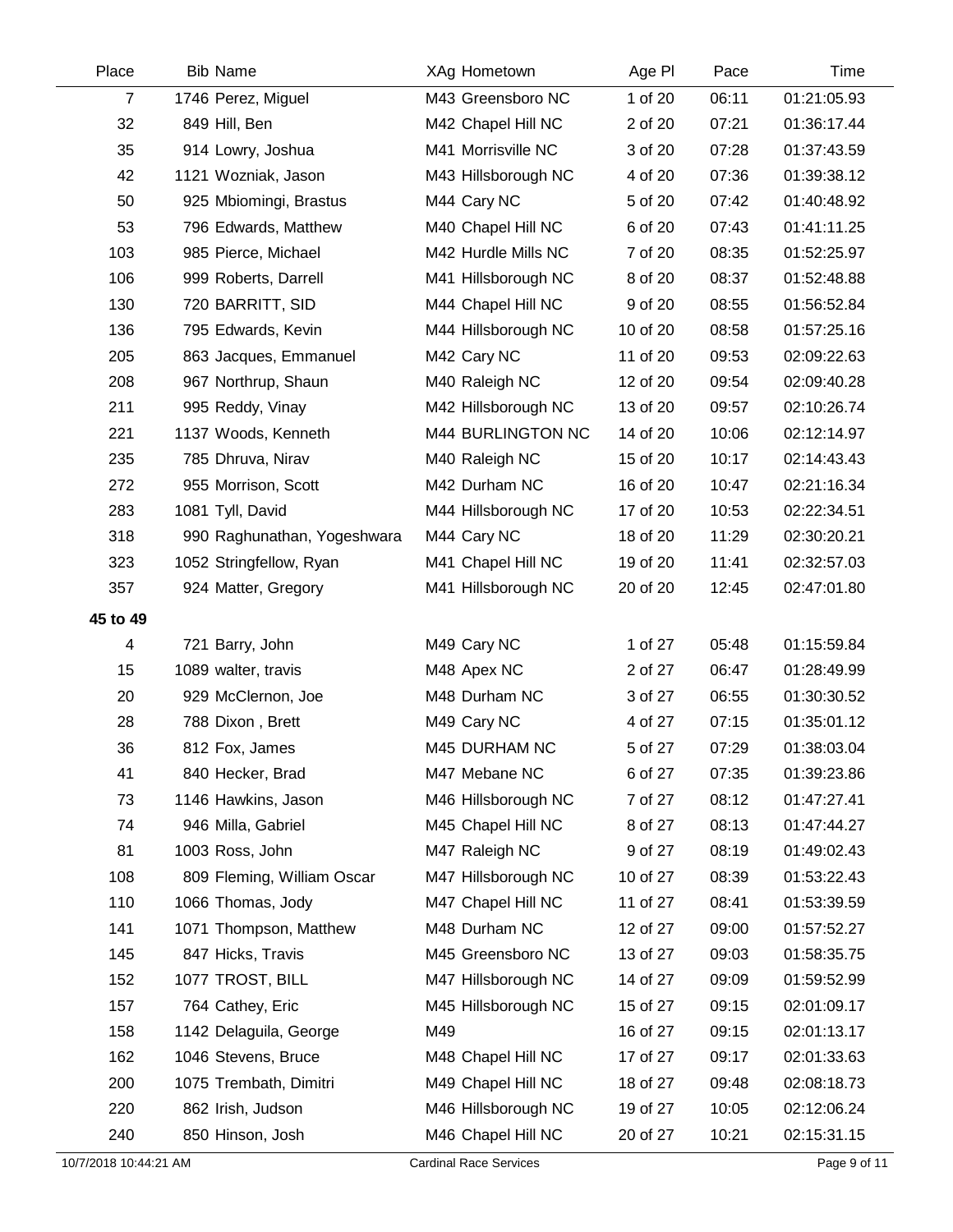| Place    | <b>Bib Name</b>          | XAg Hometown          | Age PI   | Pace  | Time        |
|----------|--------------------------|-----------------------|----------|-------|-------------|
| 245      | 701 Abramson, Kyle       | M45 CARY NC           | 21 of 27 | 10:28 | 02:17:03.18 |
| 246      | 705 anderson, kevin      | M49 Clayton NC        | 22 of 27 | 10:28 | 02:17:05.09 |
| 267      | 931 McDermott, Mike      | M46 Durham NC         | 23 of 27 | 10:45 | 02:20:45.02 |
| 278      | 754 Bruhns, Mike         | M45 Cedar Grove NC    | 24 of 27 | 10:51 | 02:22:12.61 |
| 308      | 848 Hildebrand, John     | M46 Hillsborough NC   | 25 of 27 | 11:14 | 02:27:09.90 |
| 337      | 755 Butler, David        | M48 Cary NC           | 26 of 27 | 12:03 | 02:37:55.44 |
| 347      | 885 King, John           | M45 Hillsborough NC   | 27 of 27 | 12:18 | 02:41:04.83 |
| 50 to 54 |                          |                       |          |       |             |
| 11       | 726 Bechard, Barton      | M54 Durham NC         | 1 of 17  | 06:26 | 01:24:13.48 |
| 18       | 933 McDowell, Daniel     | M51                   | 2 of 17  | 06:51 | 01:29:49.74 |
| 68       | 707 Andre, Ulf           | M51 Hillsborough NC   | 3 of 17  | 08:09 | 01:46:45.22 |
| 104      | 1019 Schmidt, Blaine     | m51 Chapel Hill NC    | 4 of 17  | 08:36 | 01:52:42.10 |
| 178      | 959 Mullen, Tony         | M51 Claremont NC      | 5 of 17  | 09:30 | 02:04:30.16 |
| 188      | 867 Johnson, Kip         | M52 Bahama NC         | 6 of 17  | 09:40 | 02:06:43.72 |
| 222      | 1099 Webb, Carlos        | M50 Chapel Hill NC    | 7 of 17  | 10:07 | 02:12:31.74 |
| 228      | 1743 Stevens, Kirk       | M54 Virginia Beach VA | 8 of 17  | 10:13 | 02:13:47.57 |
| 238      | 861 Irish, Jim           | M53                   | 9 of 17  | 10:19 | 02:15:12.13 |
| 244      | 826 Griffin, Ricky       | M52 Knightdale NC     | 10 of 17 | 10:23 | 02:16:06.93 |
| 257      | 883 Kennedy, Andrew      | M51 Chapel Hill NC    | 11 of 17 | 10:39 | 02:19:30.85 |
| 266      | 829 Haenel, Greg         | M53 GRAHAM NC         | 12 of 17 | 10:44 | 02:20:35.73 |
| 327      | 1753 Kapsaskis, Tony     | M53 Cary NC           | 13 of 17 | 11:42 | 02:33:16.43 |
| 331      | 819 Goodfred, Randy      | M53 Durham NC         | 14 of 17 | 11:48 | 02:34:37.23 |
| 332      | 784 DePeal, Thomas       | M51 Durham NC         | 15 of 17 | 11:48 | 02:34:39.70 |
| 335      | 1748 Bennett, Arthur     | M52 Rocky Mount NC    | 16 of 17 | 11:59 | 02:37:04.05 |
| 376      | 1054 Subramanian, Ganesh | M53 CARY NC           | 17 of 17 | 13:39 | 02:58:54.94 |
| 55 to 59 |                          |                       |          |       |             |
| 33       | 954 Morales, Mauricio    | M56 Rocky Mount NC    | 1 of 15  | 07:26 | 01:37:22.30 |
| 43       | 902 Legg, Erik           | M55 Hillsborough NC   | 2 of 15  | 07:37 | 01:39:40.89 |
| 44       | 773 costello, bill       | m57 DURHAM NC         | 3 of 15  | 07:37 | 01:39:48.89 |
| 57       | 965 Nobles, Mike         | M55 Cary NC           | 4 of 15  | 07:48 | 01:42:10.62 |
| 63       | 886 Kirchhoff, Richard   | M57 midlothian VA     | 5 of 15  | 07:59 | 01:44:31.14 |
| 87       | 1123 YANG, WEITAO        | M57 Chapel Hill NC    | 6 of 15  | 08:23 | 01:49:55.10 |
| 116      | 913 Lowe, Charles        | M59 Fayetteville NC   | 7 of 15  | 08:46 | 01:54:52.29 |
| 117      | 753 Brown, William       | M55 Chapel Hill NC    | 8 of 15  | 08:47 | 01:54:59.77 |
| 120      | 842 Helms, Craig         | M58 Chapel Hill NC    | 9 of 15  | 08:49 | 01:55:25.74 |
| 189      | 734 Blair, Brett         | M57 Durham NC         | 10 of 15 | 09:40 | 02:06:44.15 |
| 197      | 766 Caviness, Lewis      | M55 Hillsborough NC   | 11 of 15 | 09:45 | 02:07:45.88 |
| 202      | 882 Kelmel, Mike         | M56 Raleigh NC        | 12 of 15 | 09:50 | 02:08:45.33 |
| 251      | 856 Hunter, Jon          | M56 Durham NC         | 13 of 15 | 10:33 | 02:18:11.21 |
| 294      | 1070 Thompson, John      | M57                   | 14 of 15 | 11:03 | 02:24:47.77 |

 $\overline{\phantom{0}}$